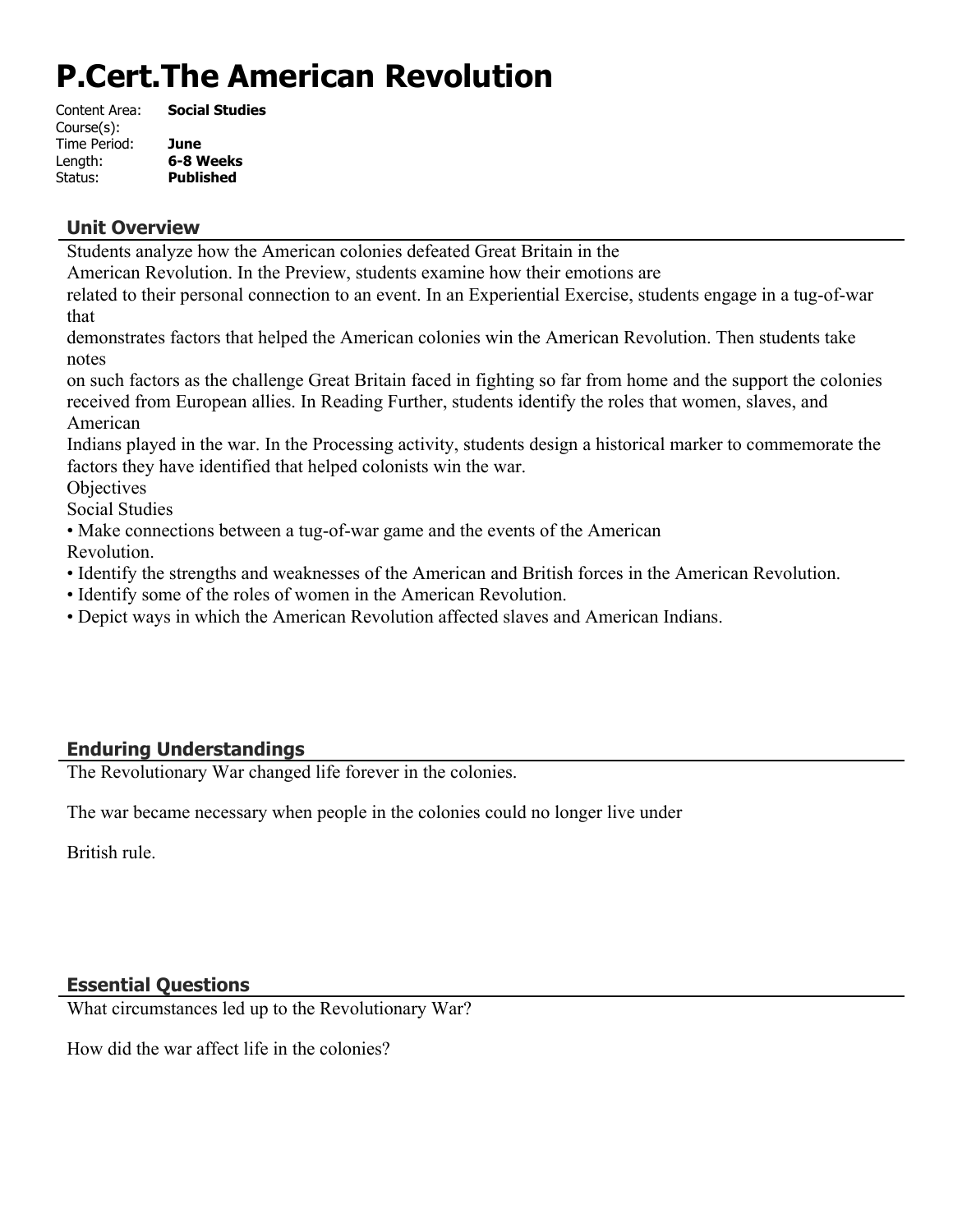## **Instructional Strategies & Learning Activities**

1 Connecting to Prior Knowledge: Have students think about how a personal connection increases their interest in an event.

• Have students suppose that they or a member of their family were to win

a big prize, such as a lottery. Ask: How would you feel? In what way would your reactions change if the winner

were someone in your class or your town? Would your feelings be different if the winner were someone from another town or another state? Point out that when an event involves you or someone you know, your feelings may be more intense than they are when the event involves a stranger from an unfamiliar place.

• Have students open their Interactive Student Notebooks to the Preview. Introduce the spectrum and the premise. Have students choose their reaction to each situation. Survey the results by having students raise their hands to indicate which number they chose for each case. Discuss why

the degree of personal involvement can change the intensity of someone's interest in an event.

2 Building Background Knowledge: Tell students that in this lesson, they will learn about the ways in which a weaker group, the colonial Patriots, was able to use certain advantages to defeat a much stronger opponent, Great Britain. Review the ways in which the Patriots had already tried to influence British actions through protests, boycotts, and diplomacy. Then tell students that they will be learning how, once open war began, the new Continental army and navy could overcome the powerful and experienced British troops and warships.

• Have students read Section 1 in the Student Text.

• In the presentation project: American Revolution: Unequal Tug-of-War. Ask

these questions: What do you see here? What are these people doing? What

do you think will be the outcome? Tell students that the drawing represents the relationship between the American colonies and Great Britain at the start of the American Revolution. The blue team (colonists) is making a

determined effort to defeat the red team (British troops) in a tug-of-war

(the American Revolution). Explain that students will use this graphic

organizer to learn about factors that allowed the American colonies to win the war.

3 Developing Vocabulary: Introduce key social studies terms—revolution, strategy, volunteer, enlist, mercenary, tactic, turning point, treaty, and home front.

• Discuss each term before beginning the activity, using methods described in Solutions for Effective Instruction.

• Review each term again with students as it appears in the activity reading, and encourage them to use it in their

writing.

Experiential Exercise

Suggested time: 45 minutes: Steps 1-10; 45 minutes: Step 11

Phase 1: Making Connections to History Through a Game

1 Tell students that they will make connections between a game of tug-ofwar and the events of the American Revolution. Explain that they will participate as team members in the game.

2 Choose a suitable place for the tug-of-war, and then make a safety announcement. Take students to a location in or around the school, such as a playground, field, gymnasium, or an auditorium, where there is ample room to safely play tug-of-war on a nonabrasive surface. Give those students who are not comfortable playing tug-of-war the option of simply observing. Make the safety announcement. Tell students now, and at every rule change, not to wrap the rope around any parts of their bodies. Before the actual tugof-war begins, check the rope to make sure no students have done so.

3 Arrange students into three teams for the tug-of-war.

• Red team: Place the tallest and strongest students on this team. The Red team should also have two or three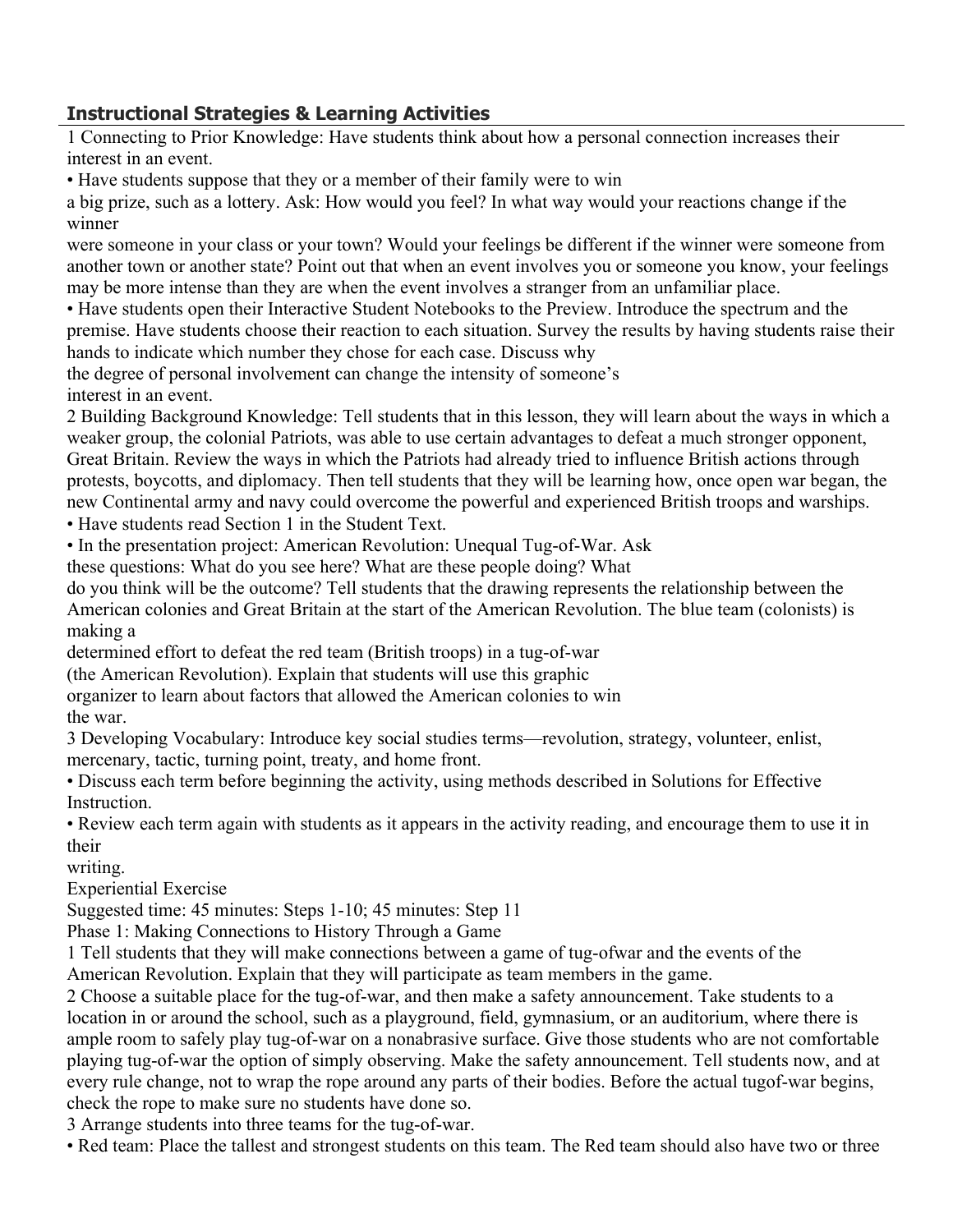more students than either the White team or the Blue team.

• Blue team: Place the smallest students on this team. The Blue team should have the same number of students as the White team.

• White team: Place students of medium height and build on this team.

4 Have students take their starting positions. Have the Red and the Blue teams line up along the rope on their respective sides. Have the White team sit nearby. Tell students that they are now ready to begin. Expect the Red team to be excited and the Blue team to be discouraged. Ask members of the White team: Who do you think will win? Why?

5 Make the first rule change. Just as the Red and the Blue teams get ready to pull on the rope, pause dramatically and say, "I just remembered one slight rule change."

• Announce that the Blue team will receive a special prize, such as extra free time or a pass to skip a homework

assignment, if they win. (Note: This is intended to model the colonists' greater motivation to win the American

Revolution against the British. This analogy and the analogies outlined in following Notes should not be revealed to students until the end of Step 10.) Expect that the Red team will think that this is unfair but will still

be confident about winning.

• Choose one member of the Blue team and announce that he or she will not receive a prize if his or her team wins. (Note: This is intended to model how some American colonists, such as Loyalists and slaves, did not benefit from an American victory.) Expect this student, and some others, to complain about this unfair treatment. In a matter-of-fact tone, tell the class that you have made your decision and it is final.

• Tell the White team that they must stand and cheer for the Blue team. (Note: This is intended to model the support that American colonies received from their European allies.) Ask the White team: Who do you think will

win? Why?

6 Make the second rule change. When the teams are again ready to pull, pause dramatically and say, "I just remembered another slight rule change." Then announce that half of the Red team must stand several yards away from the rest of its team. Explain that these members will run to the rope once the game begins. (Note: This is intended to model the challenge that Great Britain faced in supplying its troops from across the Atlantic

Ocean.) Expect Red team members to be upset, and Blue team members to be more hopeful about their chances.

Ask the White team: Who do you think will win? Why?

7 Make the third rule change. When the teams are ready again, pause dramatically and say, "Wait! There's another rule change." Then tie the strip of cloth to the middle of the rope. Announce that the Red team must pull

this flag at least 20 feet into its territory to win the tug-of-war. Explain that the Blue team will win if it prevents

the Red team from doing so within 30 seconds. (Note: This is intended to model Great Britain's offensive war strategy to retake control of its colonies in America, as opposed to the American colonies' defensive strategy to

hold off the British.) Expect Red team members to get increasingly upset, and Blue team members to show more confidence. Ask the White team: Who do you think will win? Why?

8 Make the fourth rule change. When the teams are again ready to pull, pause dramatically and say, "There is one final rule change." Then announce that the White team will be allowed to help the Blue team at some point

in the game. Tell students that you will tell the White team when to join the Blue team. (Note: This is intended to model France's entry into the American Revolution, which provided the American colonists with more military power on land and sea.) Expect the Red team to be upset, and the Blue team to become more confident.

Ask the white team: Who do you think will win? Why?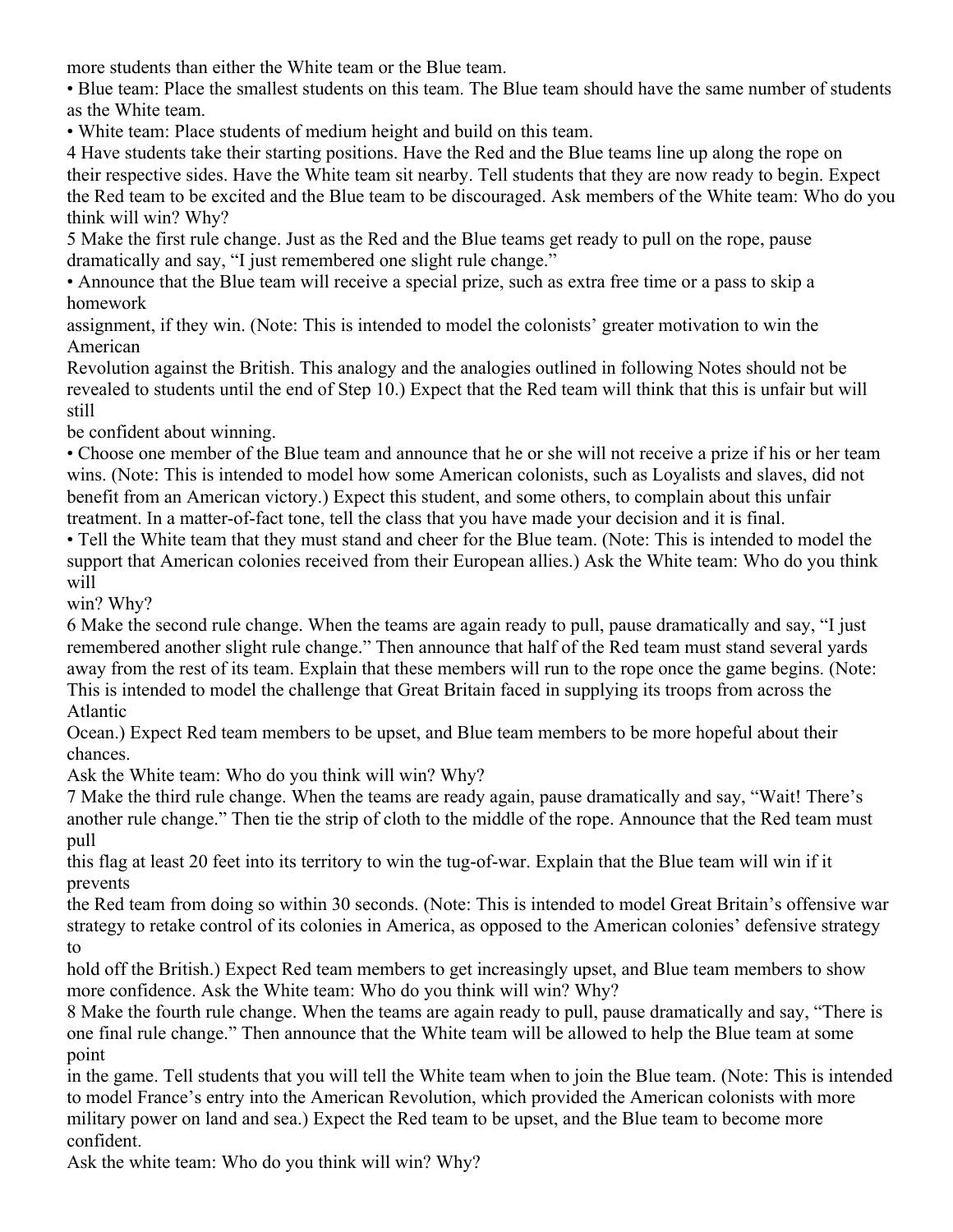9 Monitor the tug-of-war. Finally, allow the Blue and Red teams to engage in the tug-of-war. The Blue team may have an initial surge, but when all the Red team members arrive at the rope, the Red team should surge. As

soon as the Red team starts to pull the flag toward its side, tell the White team to join the Blue team. The Blue and White teams should take control and prevent the Red team from pulling the flag the required distance. (Note: Remind students to drop the rope if the opposition overwhelms their team so they do not suffer rope burns.)

10 Debrief the game with students. After the Red team has lost the tug-of-war, return with students to the classroom. Then discuss the following questions:

- Red team: How did you feel at the beginning of the game?
- Blue team: How did you feel at the beginning of the game?
- White team: Who did you think would win the game at first? Why?
- Red team: How did you feel as the rules changed? Why?
- Blue team: How did you feel as the rules changed? Why?
- White team: As the rules changed, who did you think would win? Why?
- All teams: What factors allowed the Blue team to win?

• All teams: In what ways might this tug-of-war represent what happened when the American colonies fought the British in the American Revolution?

Phase 2: Identifying the Strengths and Weaknesses of the American and the British Forces in the American Revolution

11 Have students turn to the Reading Notes in their Interactive Student Notebooks. Tell them to read and take notes on Sections 2 through 8 in the Student Text. (Note: You may want to have students work in pairs to complete their Reading Notes.) Use Guide to Reading Notes to evaluate their responses.

Reading Further: The Revolution's Home Front

Suggested time: 35 minutes

1 In the presentation project: Women and the American Revolution. Ask the following visual discovery questions to help students analyze the images carefully and draw some conclusions about the ways in which women contributed to the war effort:

- Who do you see in each image?
- What do you think the women are doing?
- Why might this be important?
- In what ways are the two scenes different from each other? What does this tell you about the roles of women during the war?

2 Explain that these scenes show two roles that women played to help win the war.Ask: What other jobs may women have taken on during the war? Which of these jobs were most likely already being done by women

of that time? Which were tasks that women had to take on because the men were off fighting the British? 3 Have students read the Reading Further in the Student Text.

4 Discuss the ways in which the war affected African Americans and American Indians. Ask: What opportunities and dangers did the war bring to each of these groups? Do you think that each group was better off or worse off after the war?

5 Have students complete Reading Further in their Interactive Student Notebooks. First, they should complete the word web about women in the war. Then, students should draw and caption a picture that shows what either African Americans or American Indians may have experienced during the American Revolution. Processing

Suggested time: 25 minutes

1 Have students read the Summary section in the Student Text to review information for this task.

2 Have students create a historical marker to commemorate the colonists' victory in the American

Revolution. Have students open their Interactive Student Notebooks to the Processing and complete the page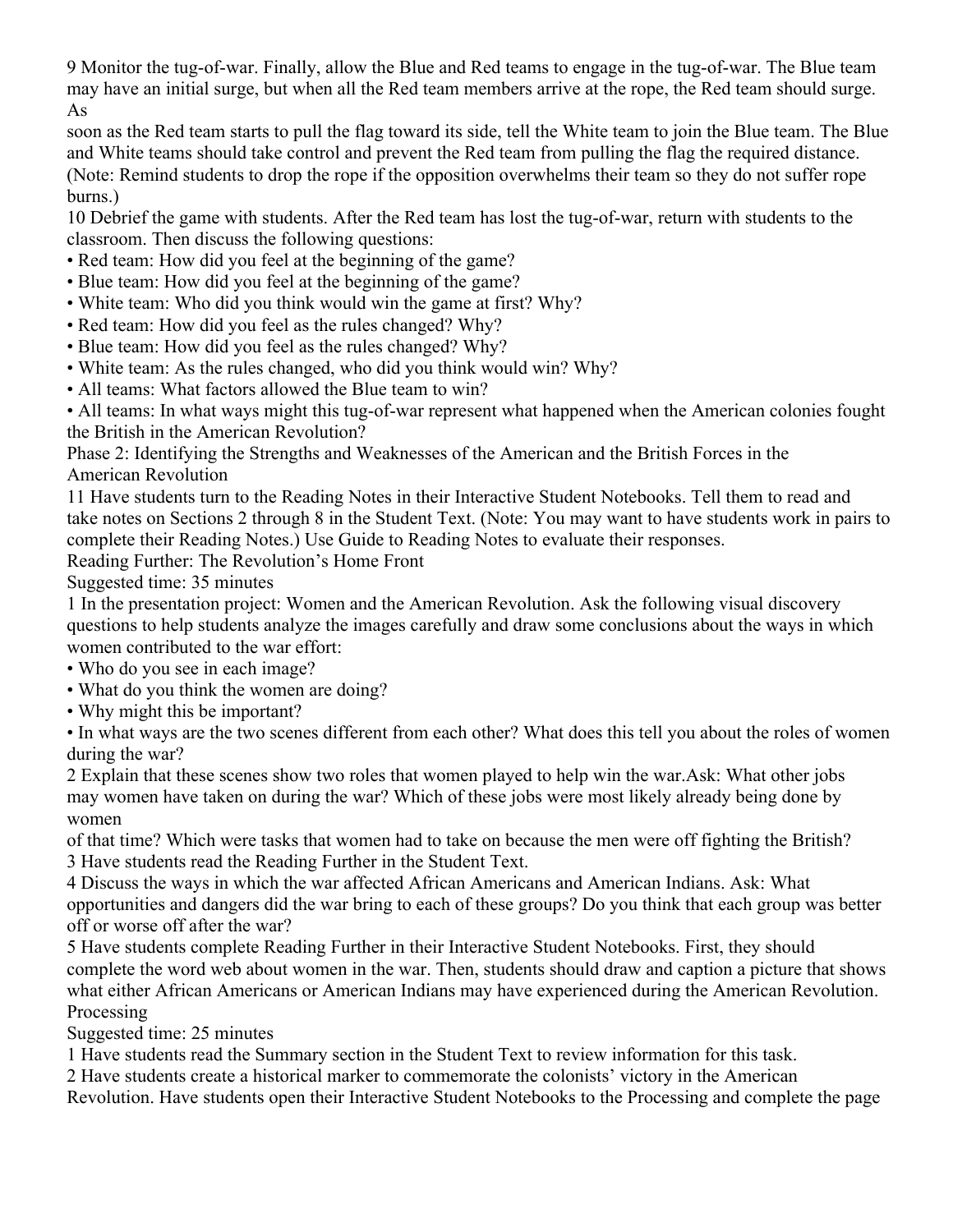#### **Integration of 21st Century Themes and Career Exploration**

Students need to problem solve and work collaboratively.

| CRP.K-12.CRP2 | Apply appropriate academic and technical skills.            |
|---------------|-------------------------------------------------------------|
| CRP.K-12.CRP4 | Communicate clearly and effectively and with reason.        |
| CRP.K-12.CRP7 | Employ valid and reliable research strategies.              |
| CRP.K-12.CRP1 | Act as a responsible and contributing citizen and employee. |

#### **Technology Integration**

Students will interact with the lesson using the Smartboard, document camera and Chromebooks.

#### **Interdisciplinary Connections**

Language Arts

• Take part in an orchestrated tug-of-war. (speaking and listening)

• Illustrate and explain experiences of slaves or American Indians. (writing)

| TECH.8.1.5       | Educational Technology: All students will use digital tools to access, manage, evaluate, and<br>synthesize information in order to solve problems individually and collaborate and to<br>create and communicate knowledge. |
|------------------|----------------------------------------------------------------------------------------------------------------------------------------------------------------------------------------------------------------------------|
| TECH.8.1.5.A     | Technology Operations and Concepts: Students demonstrate a sound understanding of<br>technology concepts, systems and operations.                                                                                          |
| TECH.8.1.5.D.CS2 | Demonstrate personal responsibility for lifelong learning                                                                                                                                                                  |
| TECH.8.1.5.D.3   | Demonstrate an understanding of the need to practice cyber safety, cyber security, and<br>cyber ethics when using technologies and social media.                                                                           |
| TECH.8.1.5.D.CS1 | Advocate and practice safe, legal, and responsible use of information and technology.                                                                                                                                      |

## **Differentiation**

- Understand that gifted students, just like all students, come to school to learn and be challenged.
- Pre-assess your students. Find out their areas of strength as well as those areas you may need to address before students move on.
- Consider grouping gifted students together for at least part of the school day.
- Plan for differentiation. Consider pre-assessments, extension activities, and compacting the curriculum.
- Use phrases like "You've shown you don't need more practice" or "You need more practice" instead of words like "qualify" or "eligible" when referring to extension work.
- Encourage high-ability students to take on challenges. Because they're often used to getting good grades, gifted students may be risk averse.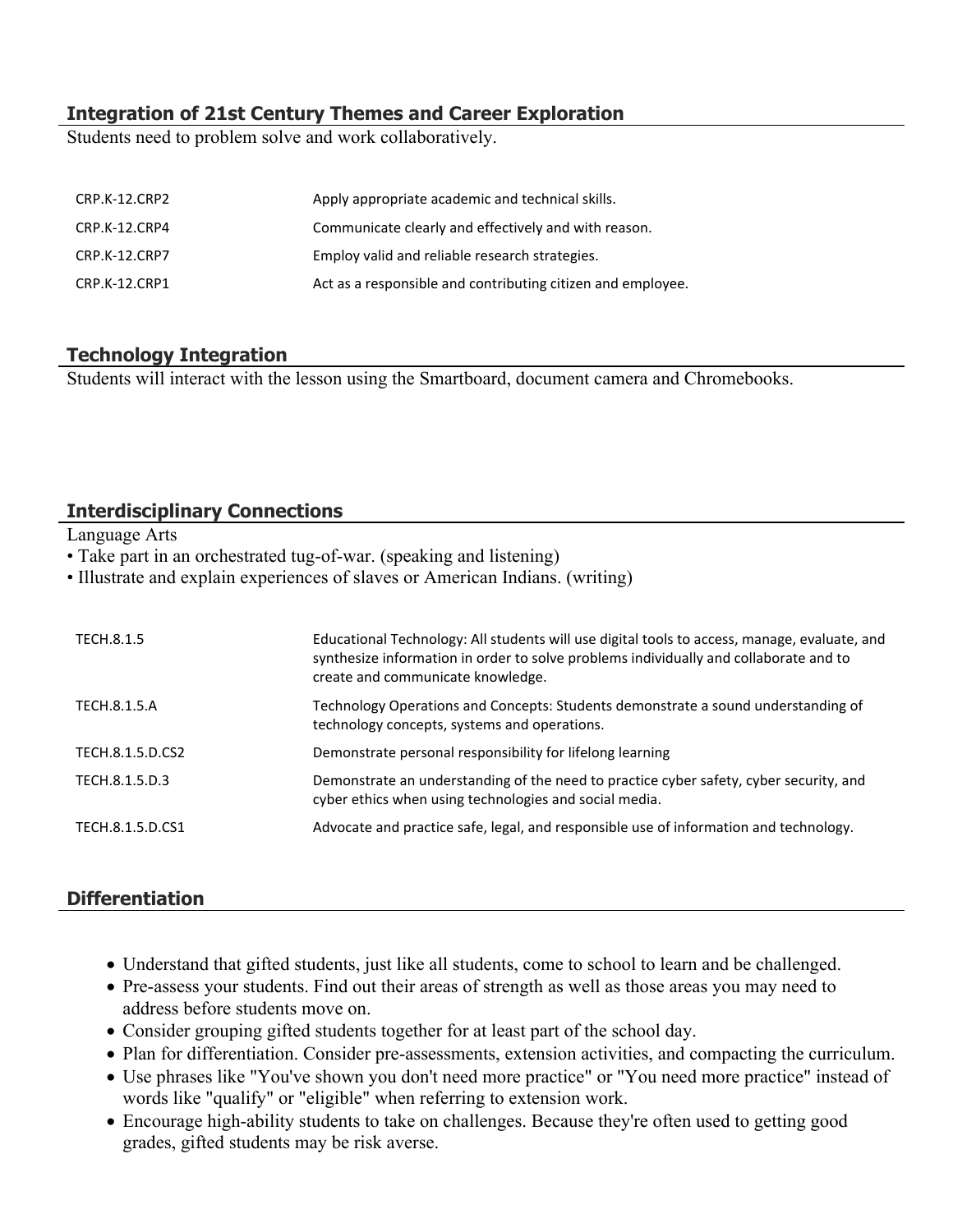#### **Definitions of Differentiation Components**:

- o Content the specific information that is to be taught in the lesson/unit/course of instruction.
- o Process how the student will acquire the content information.
- o Product how the student will demonstrate understanding of the content.
- o Learning Environment the environment where learning is taking place including physical location and/or student grouping

#### **Differentiation occurring in this unit:**

Selected grouping

Graphic organizers

Enrichment: Give more than required examples

Discussion

#### **Modifications & Accommodations**

IEP and 504 accommodations will be utilized.

Selected groups

#### **Benchmark Assessments**

Teacher Observation

Teacher made tests

#### **Formative Assessments**

**Discussion** 

**Worksheets** 

Presentations